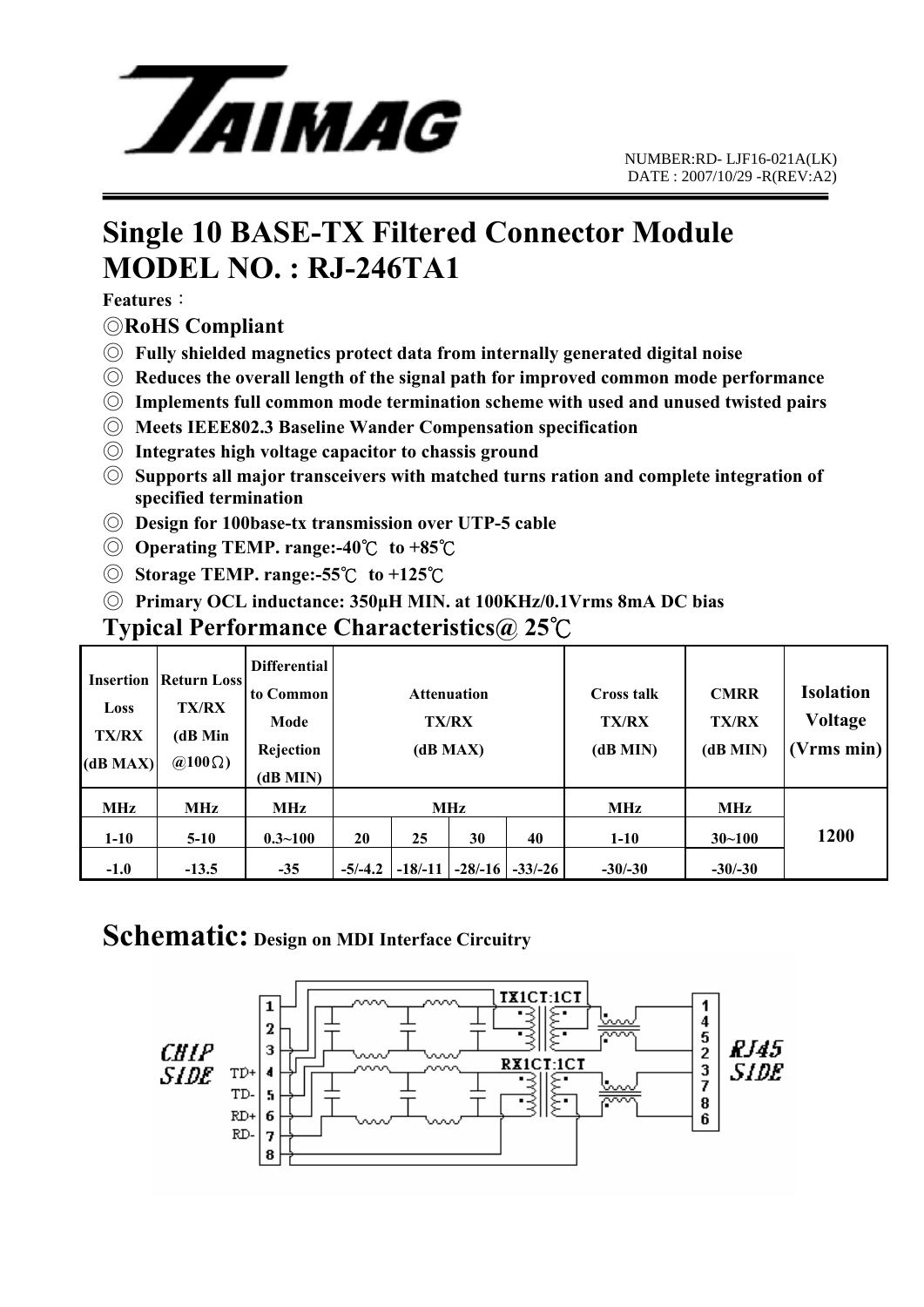

 NUMBER:RD- LJF16-021A(LK) DATE : 2007/10/29 -R(REV:A2)

# **MODEL NO. : RJ-246TA1**

**Dimension:** mm TOLERANCE:  $\pm 0.15$  (unless otherwise specified)







RECOMMENDED P.C.B LAYOUT COMPONENT SIDE OF BOARD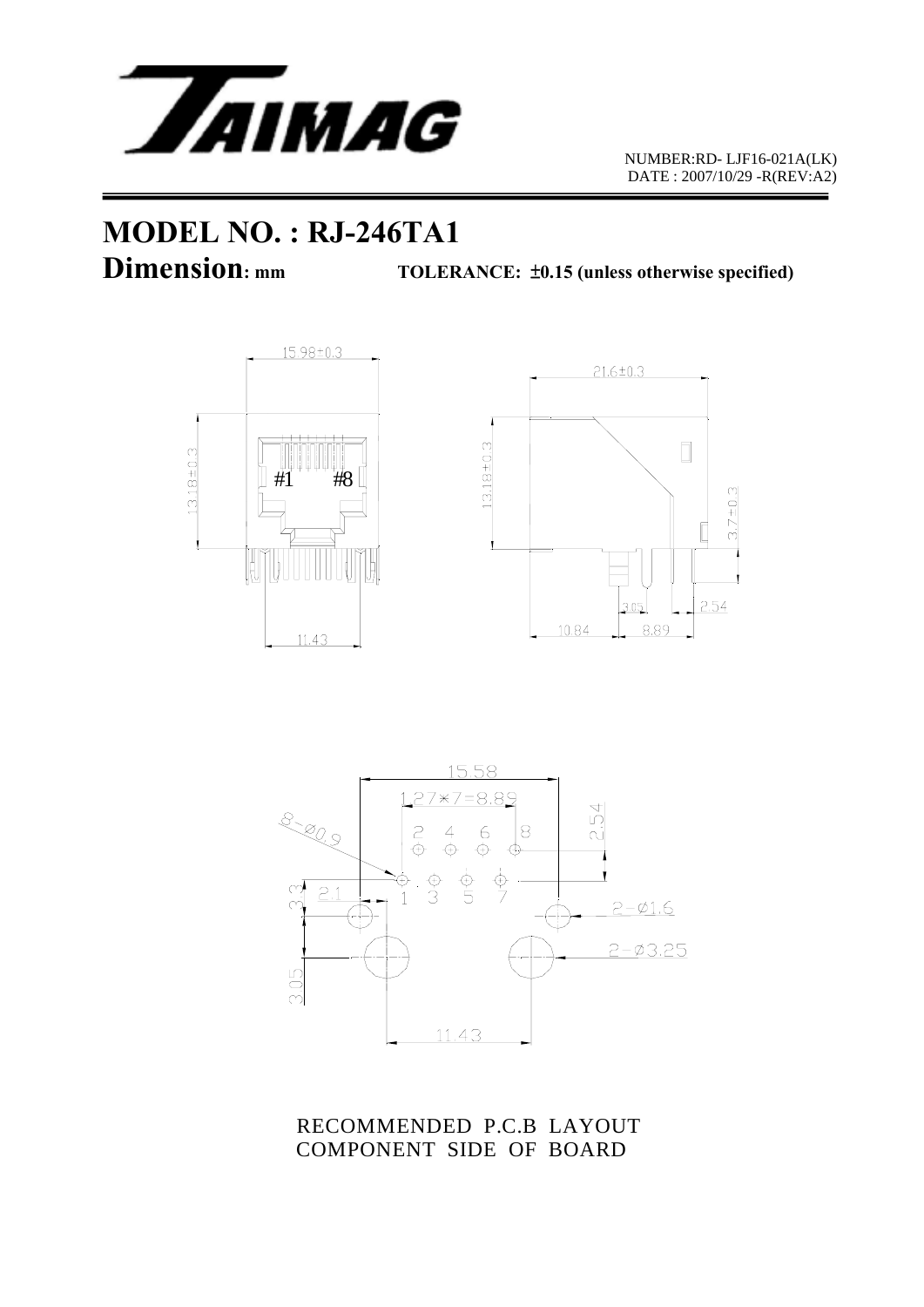

## **MODEL NO. : RJ-246TA1 Ordering Information**



### **Requirements**:

 **1. Design and Construction** 

 **Product shall be of design, construction and physical dimensions specified on applicable product drawing.** 

#### **2. Materials and Finish**

 **A. Contact:** 

 **RJ Contact : Phosphor Bronze, Thickness=0.30mm Finish : Contact Area : 6μ"min. Gold over 50**μ**"min. Nickel** 

**RJ Joint Contact : SPCC, Thickness=0.3mm Finish : 80μ"min. Sn over 50**μ**"min. Nickel** 

#### **B. Plastic Part :**

 **(1) Set Housing : Thermoplastic, LCP, Black** 

 **UL FILE NO. : E106764** 

 **Manufacturer : SHIKONG SYNTHETIC FIBERS CORP.** 

 **Grade : E130i(d)(e)** 

 **Flame Class : UL 94V-0** 

 **(2) Insert : Thermoplastic, PBT, Black** 

 **UL FILE NO. : E107536** 

 **Manufacturer : SHINKONG SYNTHETIC FIBERS CORP.** 

 **Grade : E202G30BK** 

 **Flame Class : UL 94V-0** 

 **(3) Spacer : Thermoplastic, PBT, Black** 

 **UL FILE NO. : E107536** 

 **Manufacturer : SHINKONG SYNTHETIC FIBERS CORP.** 

 **Grade : E202G30BK** 

 **Flame Class : UL 94V-0**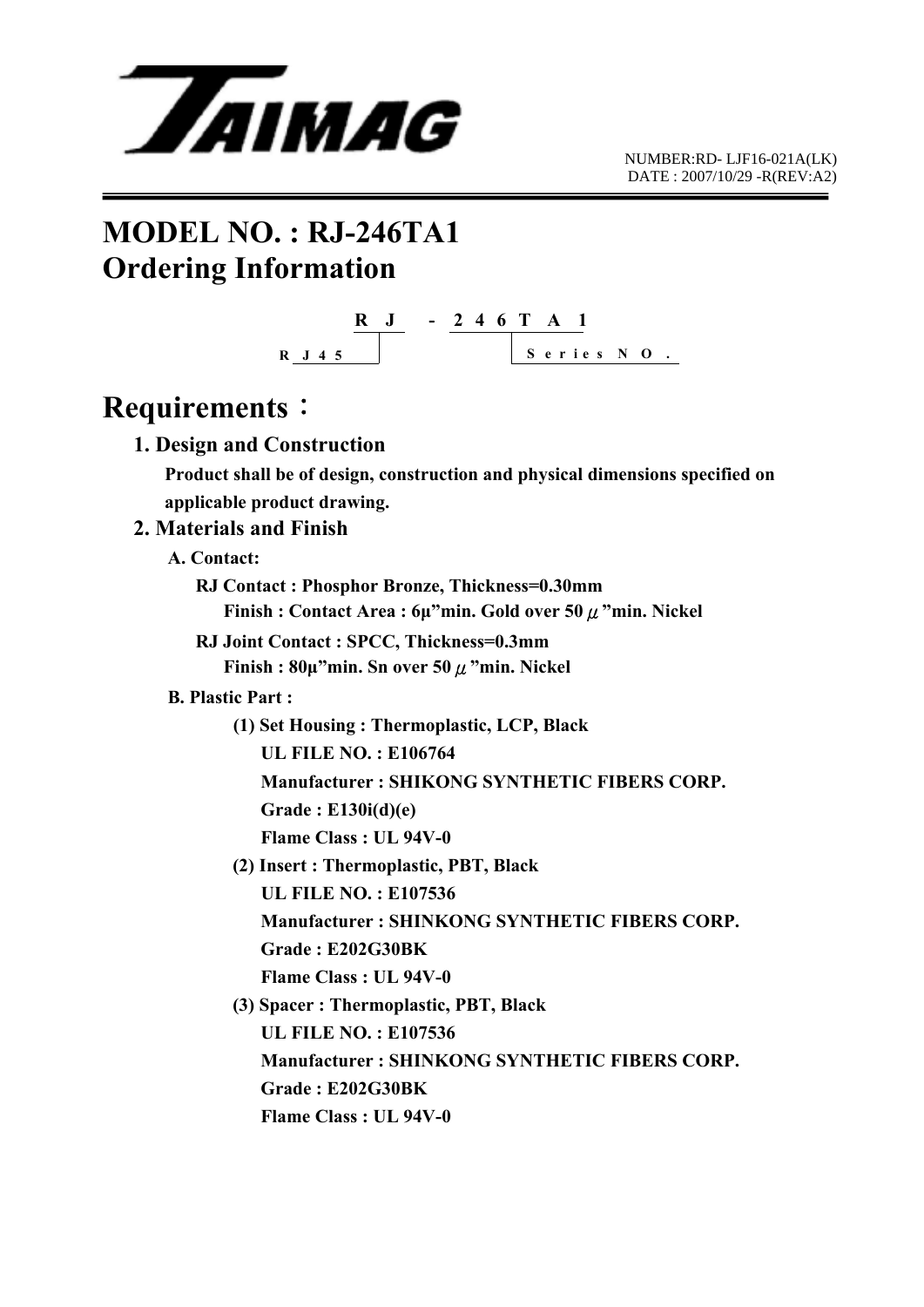

 NUMBER:RD- LJF16-021A(LK) DATE : 2007/10/29 -R(REV:A2)

### **MODEL NO. : RJ-246TA1**

 **C. Shield Material :** 

 **Cartridge t=0.25mm 10**μ**"-20**μ**" Thick Nickel over Brass.** 

#### **3. Ratings**

- **(1) Voltage rating : 125 VAC**
- **(2) Current rating : 1.5A**

#### **Durability :**

- **(1) 1000 cycles with no function damage for RJ-45 . Abnormalities shall be present after the test.**
- **(2) Low Level Contact Resistance : ΔR=30mΩ maximum (final).**
- **(3) The sample should be mounted in the tester and fully mated and unmated 500 times per hour at the rate of 25mm/min. EIA-364-09C.**